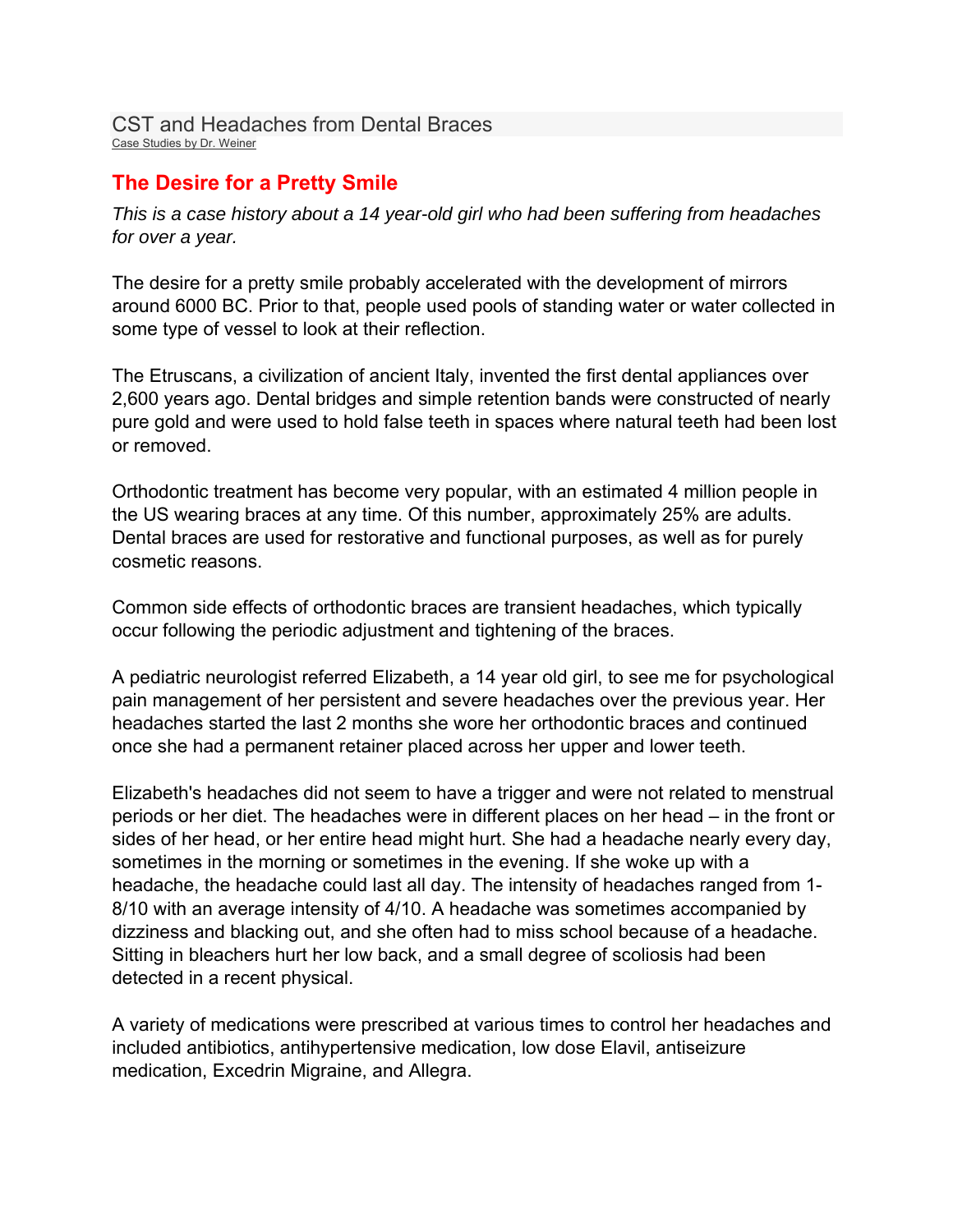CranioSacral Therapy (CST) evaluation indicated that the symmetry of cranial rhythm was restricted on the lower left side of her body, the quality was labored and restricted, the amplitude was weak to fair, and the rhythm a little slow. The sphenoid bone had osseous restriction on the right side, the right temporal bone had an osseous restriction at the mastoid process, all diaphragms were tight, the TMJ was very compressed, and the cranial base was tight. Working with her sphenoid would reproduce her headaches.

The upper retainer was fixing the maxilla and appeared to be causing distortions in her craniosacral system, but the patient's mother did not want to have the retainer removed until the orthodontist was scheduled to remove it in another 10-12 months because of the amount of money she had already spent on her daughter's braces.

CranioSacral therapy was used during 7 of the 10 sessions that I saw her. CST modalities used included the 10 Step Protocol, mouth work, energy cyst release, therapeutic imagery and dialogue, global tissue release, and SomatoEmotional Release. Biofeedback (heart rate variability and frontalis EMG) therapy was used during the other 3 sessions to teach Elizabeth how to decrease the excessive muscle tension in her forehead and jaw which had resulted from living with headaches for a year. In addition, I taught Elizabeth a variety of stress-reducing relaxation and breathing techniques to improve her self-regulation abilities.

By the 10th session, Elizabeth's craniosacral system was stable and balanced. She had been headache free for 2 weeks, and she was discharged from my care. Had her headaches persisted, one option would have been for her orthodontist to temporarily remove the upper retainer (and thus release the fixation on the maxilla) to see if her headaches would resolve.

Dr. Upledger described a case of scoliosis resulting from effects of orthodontia on the spinal alignment of the vertebral bones in The Potential Impact of Orthodontia on Whole-Body Health.

Please allow me to explain the biomechanics of how such an event could occur in a 16 year-old girl. The paired maxillary bones are influenced via the pterygoid wings of the sphenoid bone with which they articulate bilaterally. The maxillary bones move in concert with the sphenoid bone via these articulations. Actually, the distance between the second upper molars on each side fluctuates about two millimeters at a rate of 8-12 cycles per minute in accordance with the craniosacral rhythm. The sphenoid bone is one of the prime movers of the craniosacral system. When the bone's mobility is restricted, the craniosacral system tries very hard to compensate for the dysfunction, but it's seldom fully successful.

When an orthodontic appliance is put on the upper teeth and it crosses the midline